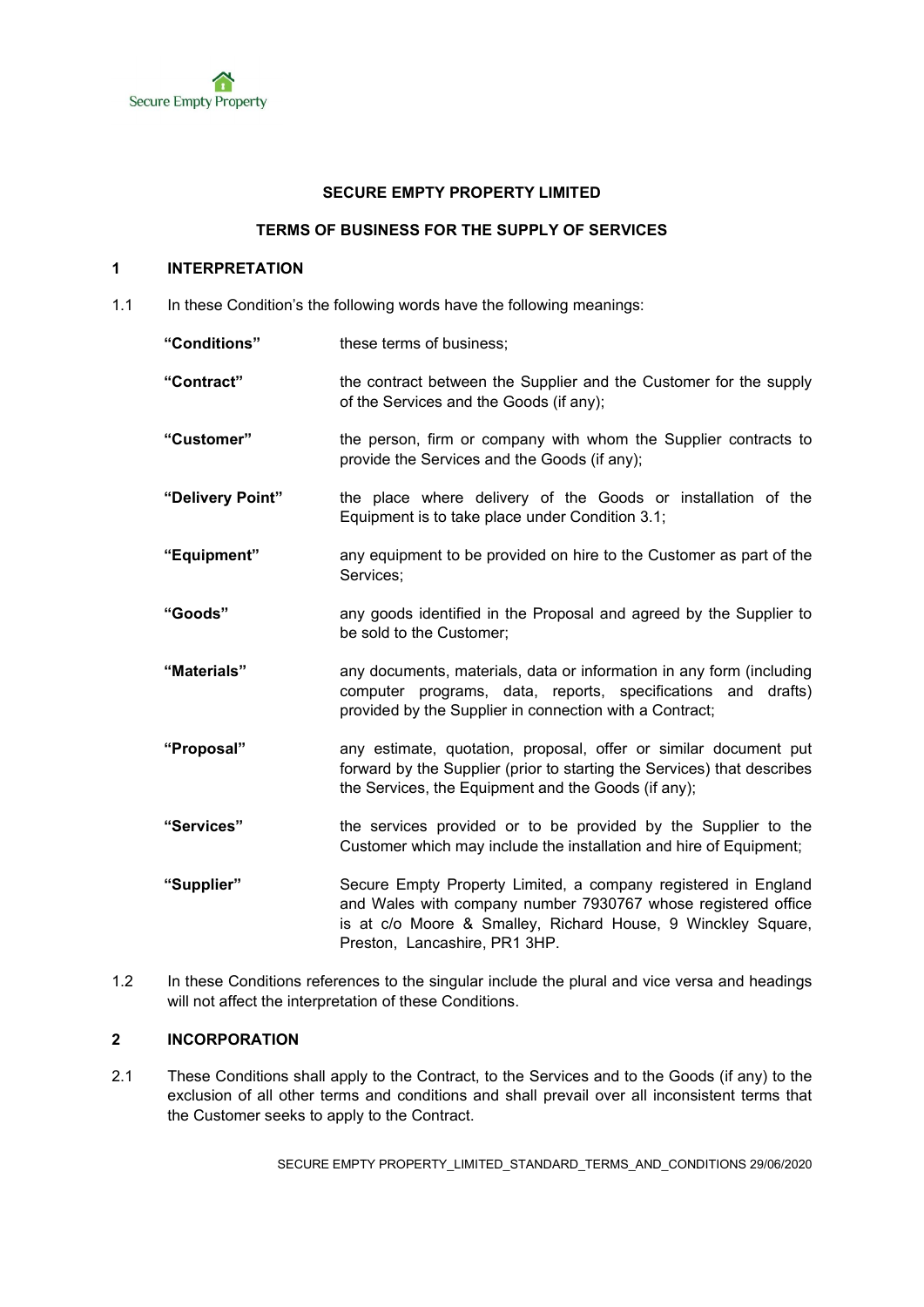- 2.2 Variations to these Conditions shall have no effect unless approved in writing by a director of the Supplier.
- 2.3 No order for Services or Goods placed by the Customer shall be deemed to be accepted by the Supplier until it has received an order from the Customer (oral or written) and has either issued an acknowledgement of order or has started to perform the Services (including the installation of any Equipment) or delivered the Goods (if any).
- 2.4 Each Proposal is valid for a period of ninety days only from its date (or such longer period as it may state), although the Supplier may withdraw a Proposal at any time before it is accepted.
- 2.5 All samples, drawings, descriptive matter, specifications and advertising issued by the Supplier and any descriptions or illustrations contained in the Supplier's catalogues or brochures are issued or published for the sole purpose of giving an approximate idea of the Services, Equipment or Goods described in them. They will not form part of the Contract.
- 2.6 The Contract constitutes the entire agreement and understanding between the parties.
- 2.7 The Customer acknowledges that it has not relied on, and shall have no remedy in respect of, any statement, promise, warranty or representation (whether made innocently or negligently) made or given by or on behalf of the Supplier which is not expressly set out in the Contract. An action for breach of contract is the only remedy for any statement, promise, warranty or representation set out in the Contract (whether made innocently or negligently). Nothing in this Condition 2.7 shall limit or exclude liability for fraud.

### **3 DELIVERY/TIME OF PERFORMANCE**

- 3.1 Unless otherwise agreed in writing by the Supplier delivery of any Goods or the installation of any Equipment to be provided as part of the Services shall take place at the Customer's premises.
- 3.2 Time for performance of the Services (including any response times set out in the Proposal) and delivery of the Goods shall not be of the essence and, unless agreed otherwise by the Supplier in writing, any specific dates stated by the Supplier shall be estimates only and time for delivery or performance shall not be made of the essence by notice. If no dates are specified, delivery and performance will be within a reasonable time.
- 3.3 Under each Contract, the period for the provision of the Services shall, unless the parties agree or the Proposal stated otherwise, commence on installation of the Equipment at the premises stipulated in the Proposal and shall terminate on the expiry date set out in the Proposal or earlier in accordance with these Conditions.
- 3.4 Subject to the other provisions of these Conditions the Supplier will not be liable for any loss (including loss of profit), costs, damages, charges or expenses caused directly or indirectly by any delay in performing the Services or the delivery of the Goods (if any) (even if caused by the Supplier's negligence), nor will any delay entitle the Customer to terminate or rescind the Contract unless such delay exceeds 180 days.
- 3.5 If the Supplier has agreed to sell Goods to the Customer and the Customer will not accept delivery of the Goods when they are ready for delivery, or the Supplier is unable to deliver the Goods on time because the Customer has not provided appropriate instructions, documents, licences or authorisations, at the Supplier's option, either: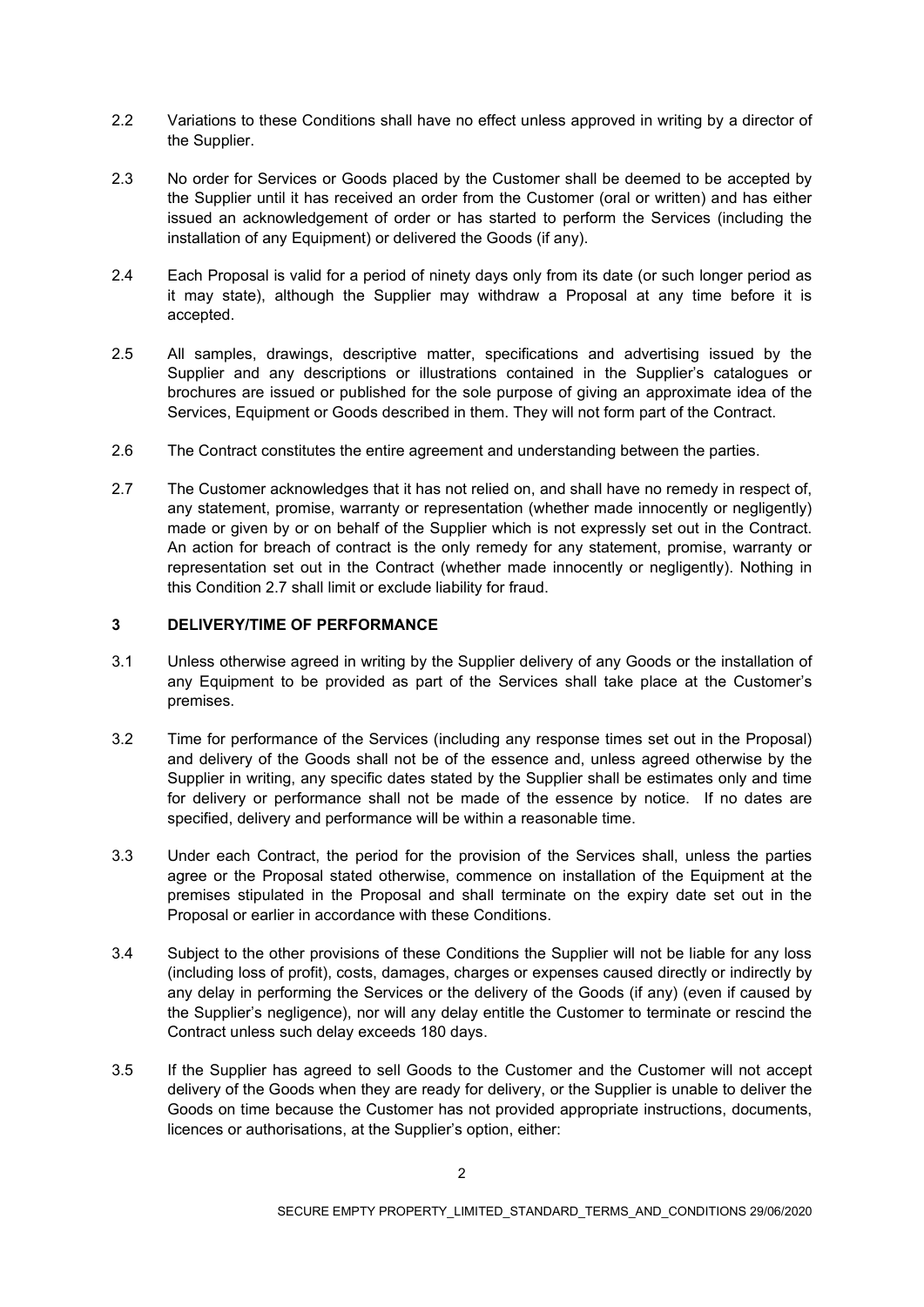### 3.5.1

- a) risk in the Goods will pass to the Customer (including for loss or damage caused by the Supplier's negligence); and
- b) the Goods will be deemed to have been delivered; and
- c) the Supplier may store the Goods until delivery whereupon the Customer will be liable for all related costs and expenses (including without limitation storage and insurance); or
- 3.5.2 the Supplier may terminate the Contract with immediate effect and recover from the Customer any loss suffered and cost or expenses incurred (including storage costs) as a result of the Customer's refusal or failure.
- 3.6 The Supplier may deliver the Goods (if any) or install the Equipment by instalments and each instalment shall be treated as a separate Contract so that failure to deliver or defect in one or more instalment shall not entitle the Customer to reject the Services or the other instalments.
- 3.7 Any liability of the Supplier for non-delivery of the Goods (if any) or Equipment shall be limited to replacing the Goods or installing alternate Equipment within a reasonable time or issuing a credit note at the *pro rata* Contract rate against any invoice raised for any such Goods or Equipment.

# **4 RISK/TITLE**

- 4.1 The Goods (if any) and the Equipment are at the risk of the Customer from the time of delivery and/or installation.
- 4.2 Ownership of the Goods (if any) shall not pass to the Customer until the Supplier has received in full (in cash or cleared funds) all sums due to it in respect of:
	- 4.2.1 the Goods; and
	- 4.2.2 all other sums which are or which become due to the Supplier from the Customer on any account.
- 4.3 Until ownership of the Goods (if any) has passed to the Customer and at all times in relation to the Equipment and save to the extent the Equipment or Goods have been installed in the Customer's premises by the Supplier in the performance of the Services, the Customer shall (and shall ensure that its employees, agents and representatives shall):
	- 4.3.1 hold the Goods on a fiduciary basis as the Supplier's bailee;
	- 4.3.2 store the Goods and the Equipment (at no cost to the Supplier) separately from all other goods or property of the Customer or any third party in such a way that they remain readily identifiable as the Supplier's property;
	- 4.3.3 not destroy, deface or obscure any identifying mark or packaging on or relating to the Goods and/or the Equipment;
	- 4.3.4 maintain the Goods and the Equipment in satisfactory condition insured on the Supplier's behalf for their full price against all risks to the reasonable satisfaction of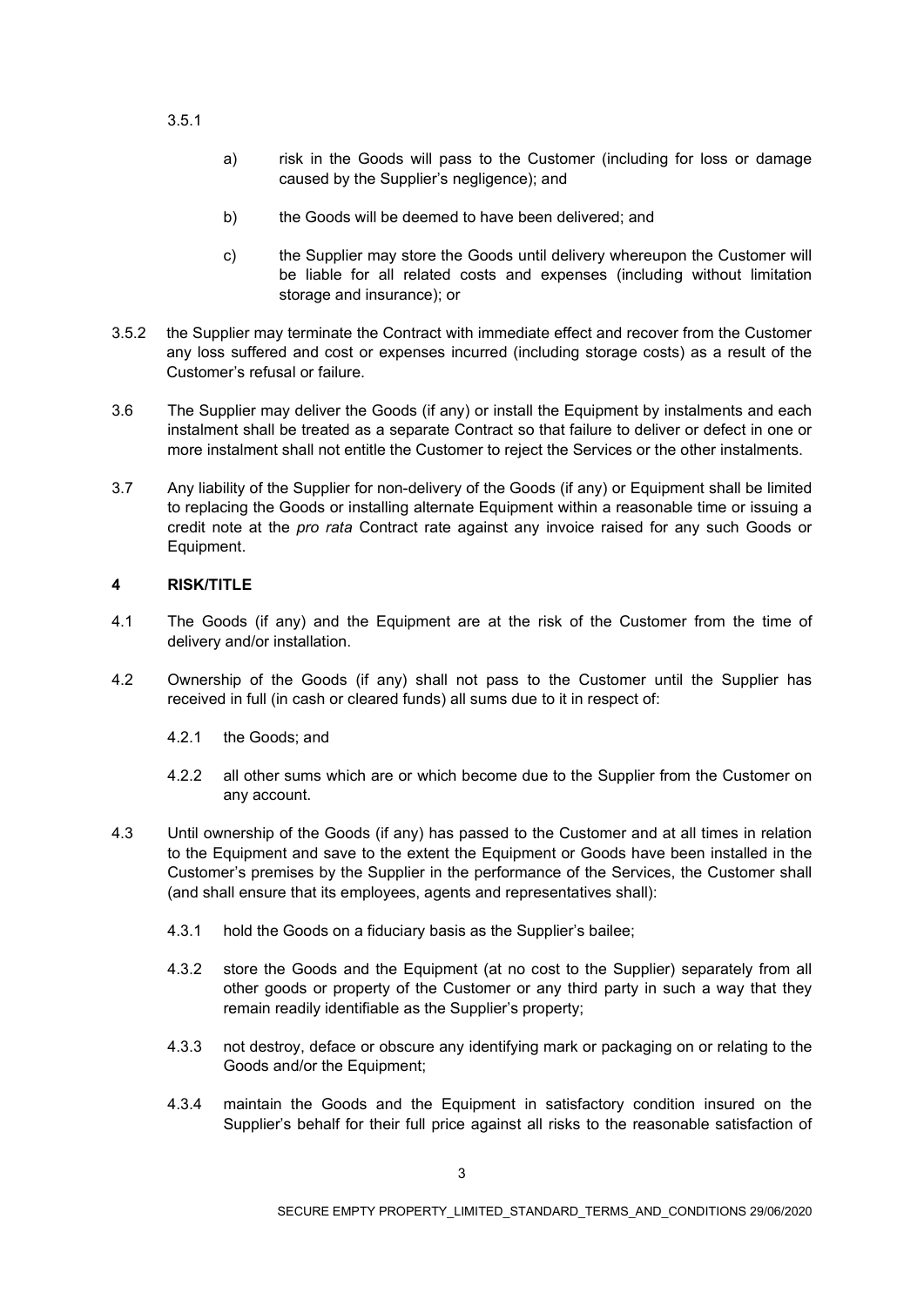the Supplier. On request the Customer shall produce the policy of insurance to the Supplier; and

- 4.3.5 hold the proceeds of the insurance referred to in Condition 4.3.4 on trust for the Supplier and not mix them with any other money, nor pay the proceeds into an overdrawn bank account.
- 4.4 The Customer's right to possession of the Goods (if any) shall terminate immediately if:
	- 4.4.1 the Customer has a bankruptcy order made against him or makes an arrangement or composition with his creditors, or otherwise takes the benefit of any Act for the time being in force for the relief of insolvent debtors, or (being a body corporate) convenes a meeting of creditors (whether formal or informal), or enters into liquidation (whether voluntary or compulsory) except a solvent voluntary liquidation for the purpose only of reconstruction or amalgamation, or has a receiver and/or manager, administrator or administrative receiver appointed of its undertaking or any part thereof, or a resolution is passed or a petition presented to any court for the winding up of the Customer or for the granting of an administration order in respect of the Customer, or any proceedings are commenced relating to the insolvency or possible insolvency of the Customer; or
	- 4.4.2 the Customer suffers or allows any execution, whether legal or equitable, to be levied on its property or obtained against it, or fails to observe/perform any of its obligations under the Contract or any other contract between the Supplier and the Customer, or is unable to pay its debts within the meaning of section 123 of the Insolvency Act 1986 or the Customer ceases to trade; or
	- 4.4.3 the Customer encumbers or in any way charges any of the Goods.
- 4.5 The Supplier shall be entitled to recover payment for the Goods (if any) notwithstanding that ownership of any of the Goods has not passed from the Supplier.
- 4.6 The Customer grants the Supplier, its agents and employees an irrevocable licence at any time to enter any premises where the Goods and/or Equipment are or may be stored or installed in order to inspect them, or, where the Customer's right to possession or the Contract has terminated, to recover them.

## **5 CHARGES**

- 5.1 Unless otherwise agreed by the Supplier in writing, the Supplier's charges for the Services (the "**Charges**") are as set out in the Proposal or if no Proposal is issued, are as agreed with the Supplier when the Customer's order is accepted. If no charges are stated in the Proposal or no Charges are agreed the Supplier's then current standard rates (the "**Standard Rates**") shall apply.
- 5.2 Details of the Standard Rates are available upon request. The Standard Rates are subject to alteration without notice to the Customer.
- 5.3 The Supplier may increase the Charges if they are based on inaccurate or incomplete information supplied by or on behalf of the Customer.
- 5.4 In any event, the Supplier reserves the right to increase the Charges at any time to take account of any increase in its costs of performing the Services including (but not limited to)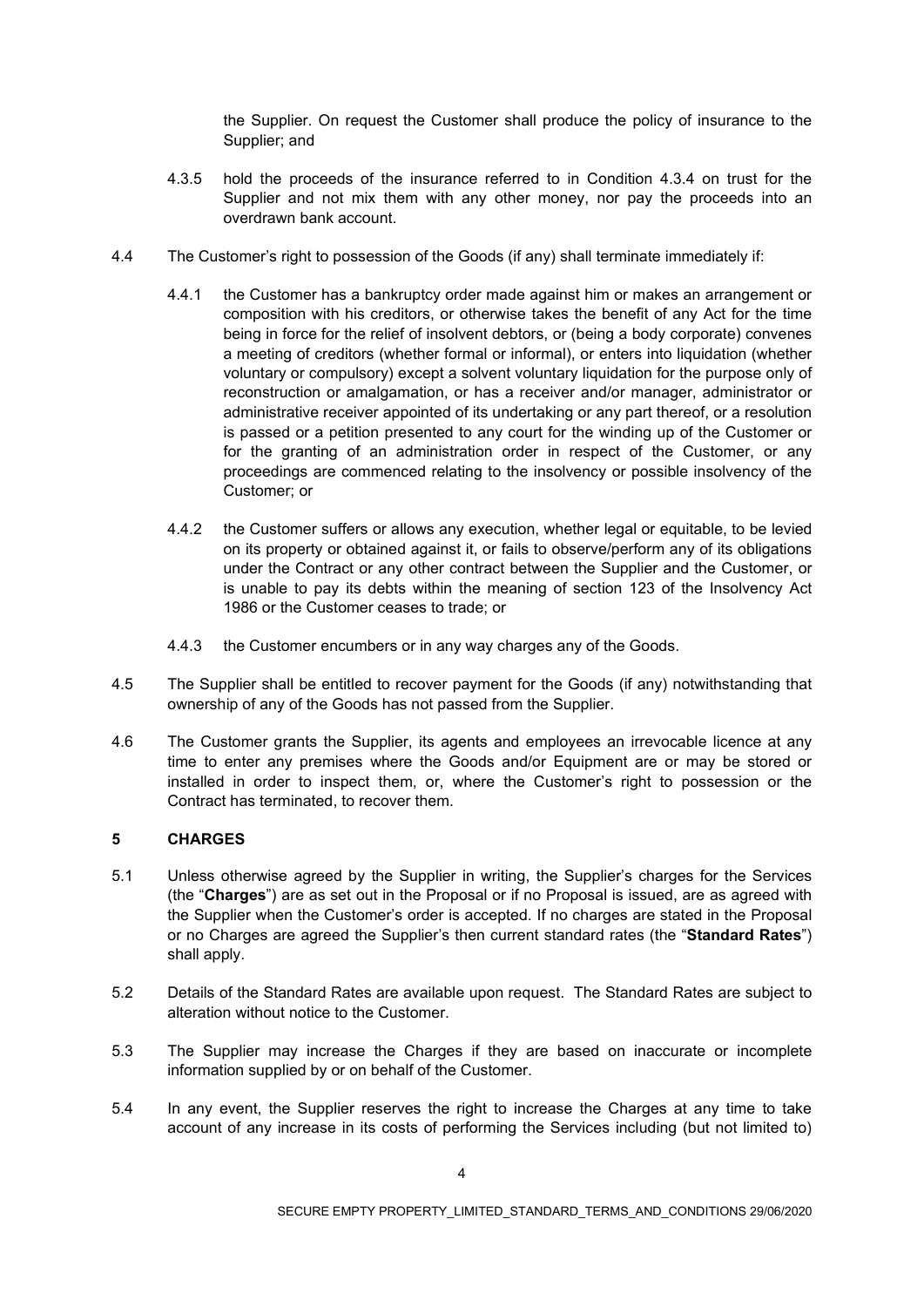increases in sub-contractor charges, employment costs or overheads, but it shall give the Customer notice of any such increase.

- 5.5 If the Supplier provides additional Services or the scope of the Service increases or changes (including the number of properties in relation to which the Services are provided, the number of windows/openings at such properties, the number of visits to be made to such properties and/or requests to provide the Services on a public holiday or within unusual timescales) the Supplier may charge for such additional services at the current Standard Rates.
- 5.6 The Charges are exclusive of any applicable VAT which the Customer will pay in addition.
- 5.7 In addition to the Charges the Customer shall pay the Supplier the full amount of any disbursement (including VAT) incurred by the Supplier or its employees in the performance of the Services.
- 5.8 Any estimate of disbursements given shall constitute a non-binding estimate prior to arrival at the property site only and notwithstanding that an estimate may have been given, the Customer shall pay the full amount of all disbursements incurred by the Supplier and agreed in the performance of the Services.

### **6 PAYMENT**

- 6.1 Unless the Supplier agrees otherwise in writing the Charges shall be paid in pounds Sterling within 30 days of the date of the relevant invoice for the Services covered by the Contract, subject to Condition 6.4.
- 6.2 Should the Supplier have reasonable concerns as to the creditworthiness of the Customer it may adjust the credit terms applicable to the Customer and may impose credit limits on the Customer which, if reached, allow the Supplier to suspend the Services and/or delivery of the Goods (if any) or terminate the Contract.
- 6.3 No payment shall be deemed to have been received until the Supplier has received that sum in full cleared funds.
- 6.4 All sums payable to the Supplier under the Contract shall become due immediately on its termination, without prejudice to any right to claim for interest under the law, or any such right under the Contract.
- 6.5 The Customer shall make all payments due under the Contract without any deduction whether by way of set-off, counterclaim, discount, abatement or otherwise.
- 6.6 Time for payment shall be of the essence of the Contract.
- 6.7 Without prejudice to any other rights or remedy that it may have, if the Customer fails to pay the Supplier on the due date, the Supplier may:
	- 6.7.1 suspend performance of the Services (which could include entering the premises and retrieving the Equipment) and/or delivery of the Goods until payment has been made in full; and
	- 6.7.2 the Supplier may claim interest and a not unreasonable administration fee under the Late Payment of Commercial Debts (Interest) Act 1998.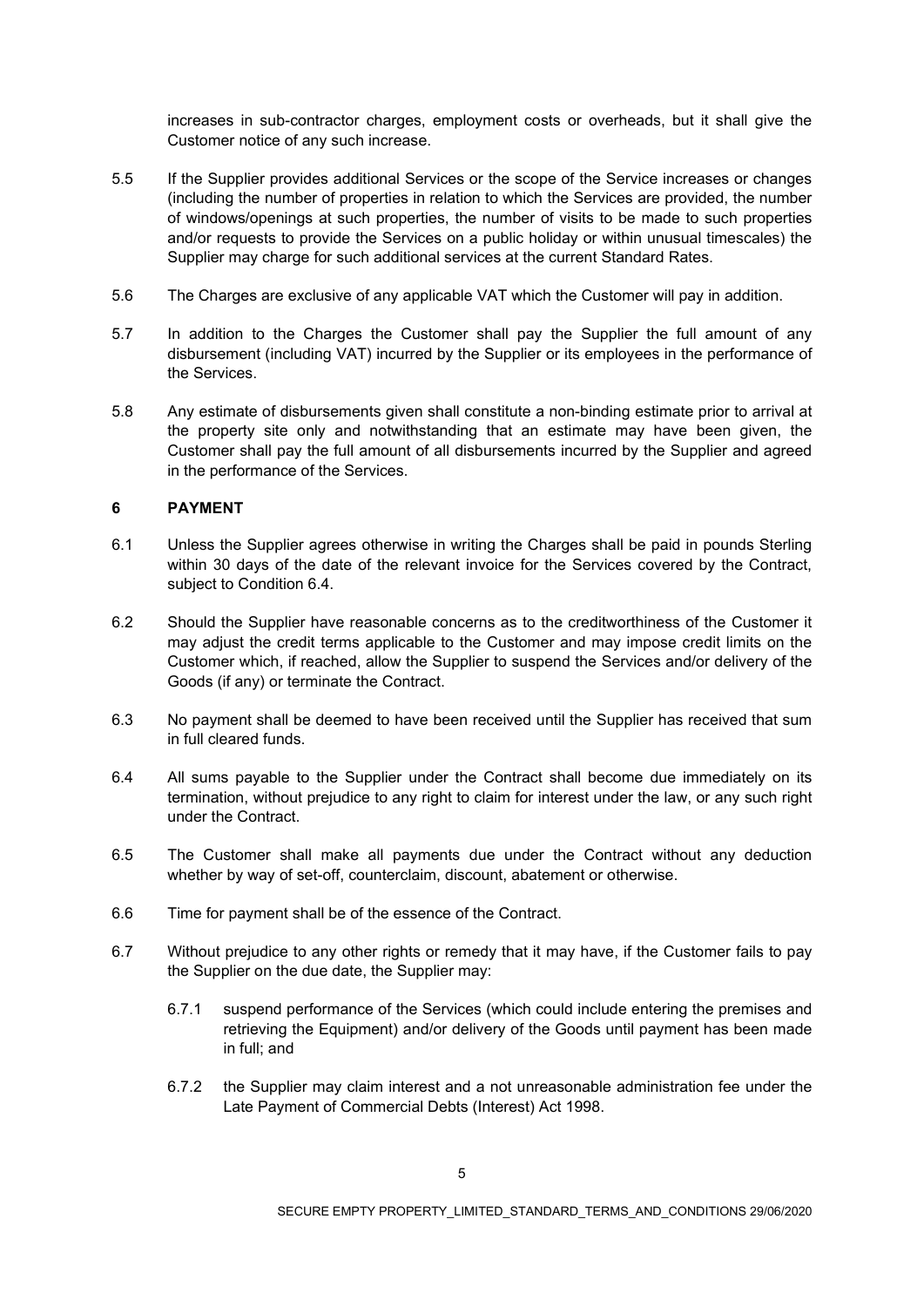6.8 The Supplier may, without prejudice to any other right it may have, set-off any liability of the Customer to the Supplier against liability of the Supplier to the Customer.

# **7 QUALITY**

- 7.1 The Supplier shall perform the Services using reasonable care and skill.
- 7.2 The Supplier warrants that (subject to the other provisions of these Conditions) upon delivery, the Goods (if any) and the Equipment will:
	- 7.2.1 be of satisfactory quality within the meaning of the Sale of Goods Act 1979;
	- 7.2.2 be reasonably fit for securing any window/opening to which it is attached against intrusion by an unauthorised third party; and
	- 7.2.3 be reasonably fit for any particular purpose for which the Goods (if any) are being bought or Equipment is being hired if the Customer had made known that purpose to the Supplier in writing and the Supplier has confirmed in writing that it is reasonable for the Customer to rely on the skill and judgment of the Supplier.
- 7.3 The Customer acknowledges and agrees that, in entering into the Contract it does not rely on any undertaking, promise, assurance, statement, representation, warranty or understanding (whether in writing or not) of any person (whether party to these terms and conditions or not) relating to the subject matter of this contract, other than expressly set out in the Contract. The Customer must examine the Goods (if any) and the Equipment and inform the Supplier of any defects in or shortages in quantity of Goods (if any) and the Equipment within 72 hours of delivery or installation.
- 7.4 If the Customer considers that the Supplier has provided sub-standard, defective or negligent Services, Equipment or Goods it will immediately inform the Supplier, who will investigate, and, if the Customer is proven to be correct, the Supplier shall, as it determines, provide remedial Services or replacement Goods or Equipment or shall issue a credit note to the Customer for the Services, Equipment or Goods concerned. This Condition 7.4 sets out the Supplier's sole liability for defective Goods or Equipment installed or Services, subject to Condition 9.3.
- 7.5 If notification of a claim is not made within 72 hours of the date the Services are completed or any Goods are delivered, they shall be deemed to be in all respects in accordance with the Contract. The Supplier shall, in any event be discharged from all liability unless proceedings are brought within twelve months of the date on which Services, Equipment or the Goods are provided.
- 7.6 The Supplier shall not be liable for a breach of any of the warranties in Condition 7.2 if:
	- 7.6.1 the Customer makes any further use of such Goods or Equipment after giving notice of a claim pursuant to Condition 7.4; or
	- 7.6.2 the defect arises because the Customer failed to follow the Supplier's oral or written instructions as to the storage, installation, commissioning, use or maintenance of the Goods or Equipment or (if there are none) good trade practice; or
	- 7.6.3 the Customer alters or repairs such Goods or Equipment without the written consent of the Supplier.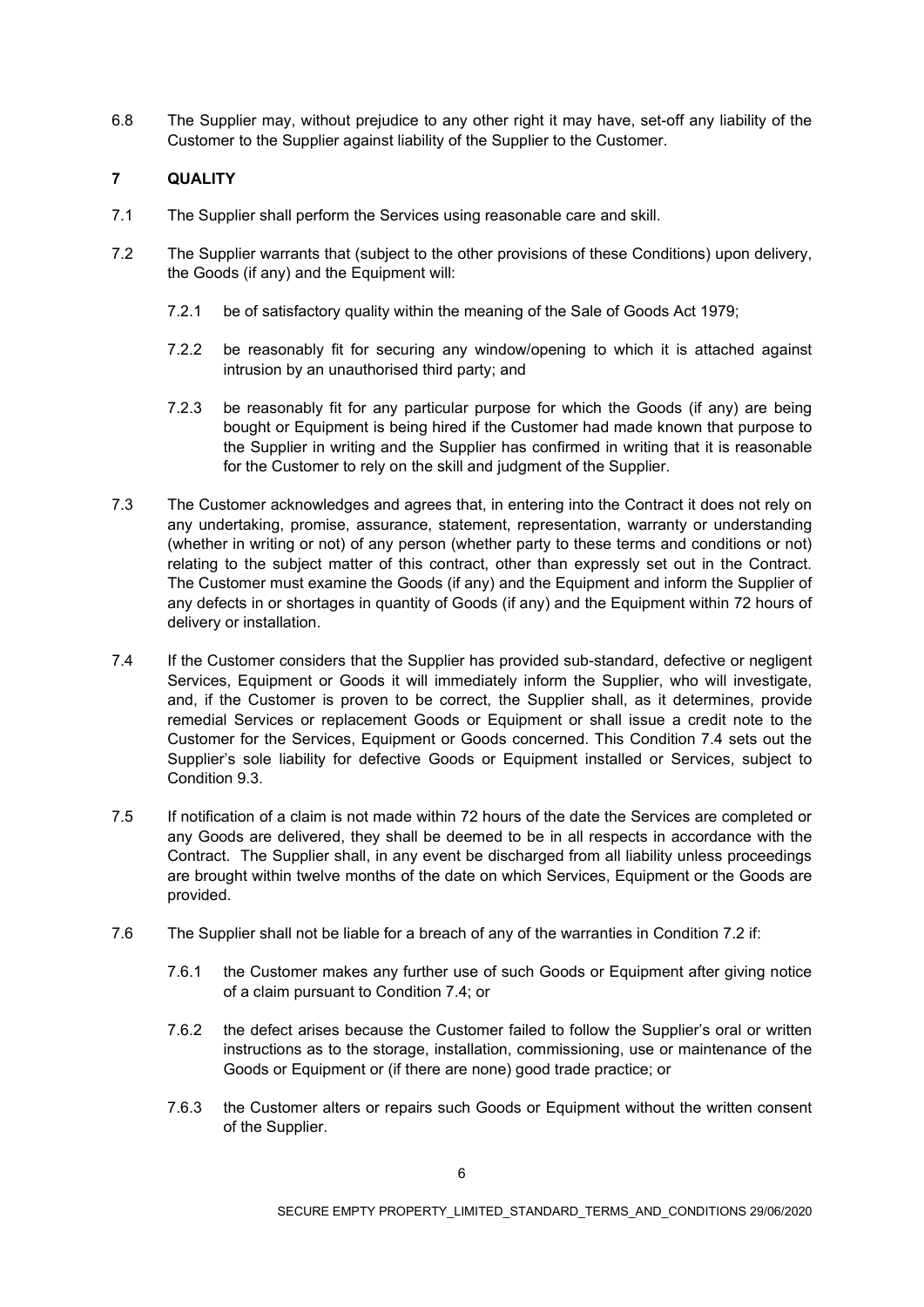- 7.7 Subject to Conditions 7.5 and 7.6 if any of the Goods or Equipment do not conform with any of the warranties in Condition 7.2 the Supplier shall at its option repair or replace such Goods or Equipment (or the defective part) or refund the price of such Goods or Equipment at the *pro rata* Contract rate provided that, if the Supplier so requests, the Customer shall, at the Customer's expense, return the Goods or Equipment or the part of such Goods or Equipment which is defective to the Supplier.
- 7.8 If the Supplier complies with Condition 7.7 it shall have no further liability for a breach of any of the warranties in Condition 7.2 in respect of such Goods or Equipment.

### **8 CUSTOMER'S OBLIGATIONS**

- 8.1 The Supplier's obligation to provide the Services and the Goods (if any) is conditional upon the Customer providing to the Supplier:
	- 8.1.1 access to and copies of all documentation, information and materials which may at any time be necessary or desirable for the purpose of performing the Services and/or delivering the Goods (the Customer shall obtain and maintain any licences or consents required by the Supplier in relation to the use of such documentation, information and materials);
	- 8.1.2 access to personnel and to premises in each case to such extent and at such time and for such purposes as the Supplier shall specify; and
	- 8.1.3 generally such assistance and co-operation as shall be necessary or expedient for the proper performance of the Services and/or delivery of the Goods (including compliance with its obligations set out in this Condition 8).
- 8.2 Without prejudice to Condition 4.3 the Customer shall (and shall ensure that its employees, agents and representatives shall):
	- 8.2.1 not assign, sell, pledge, let, encumber or part possession with the Equipment, which shall at all times remain the property of the Supplier;
	- 8.2.2 not move, dismantle, relocate, remove, take down or interfere with the Equipment at any time without the prior written consent of the Supplier;
	- 8.2.3 take reasonable care of the Equipment and keep it clean;
	- 8.2.4 notify the Supplier if the Equipment is lost, stolen or damaged.
- 8.3 Where access to premises is provided by the Customer, the Customer shall:
	- 8.3.1 ensure that it provides a safe and suitable environment for the Supplier's personnel and agents;
	- 8.3.2 comply with all relevant laws and regulations from time to time (including, without limitation, health and safety laws) in relation to the use by the Supplier's personnel and agents of the premises; and
	- 8.3.3 inform the Supplier of all health and safety rules and regulations that apply to the premises (or any part of it).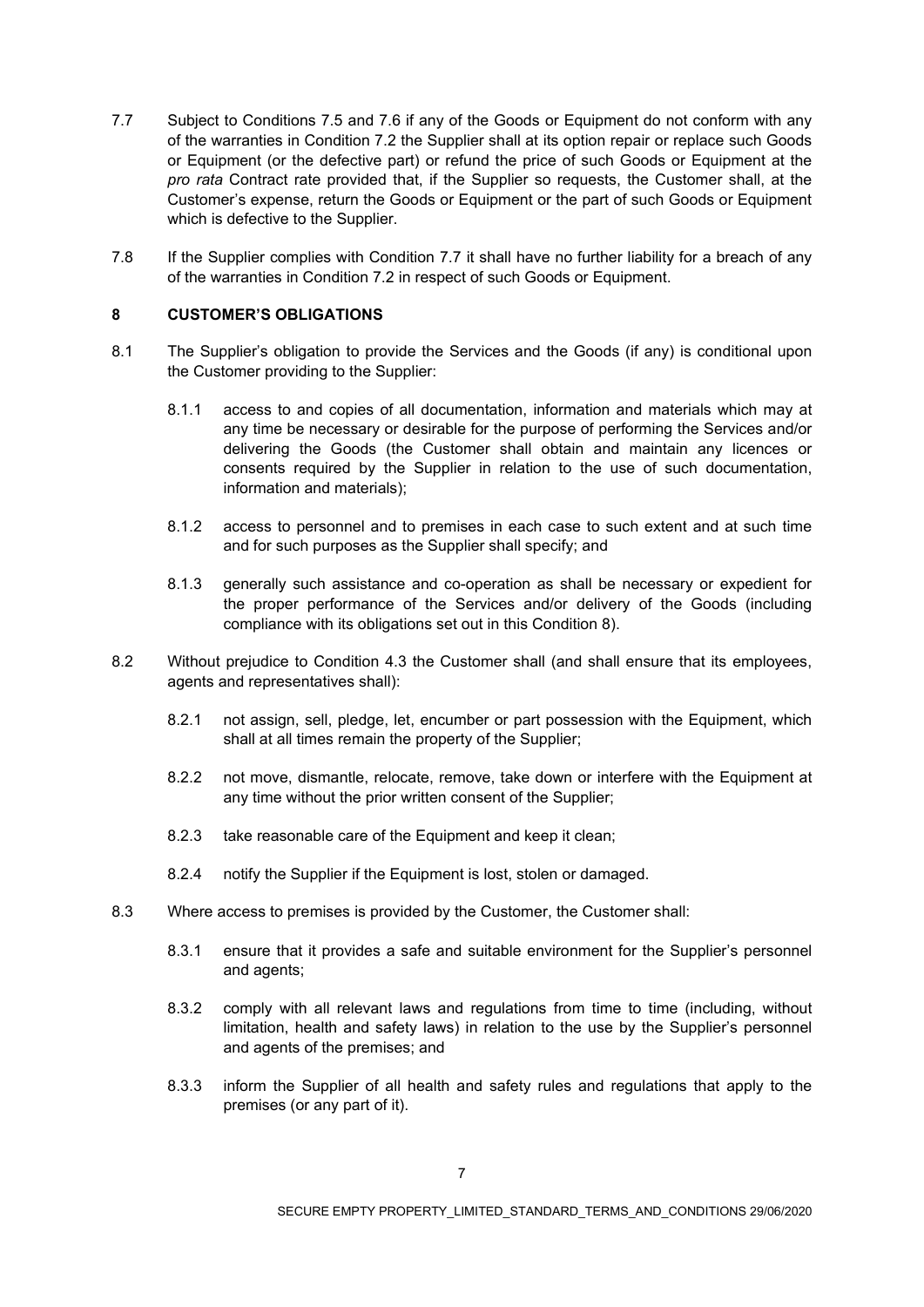- 8.3.4 inform the supplier if they need to force entry the company 'SEP' shall not be liable for consequences of forced entry including damage to a property door or glass
- 8.4 If the Supplier's performance of its obligations under the Contract is prevented or delayed by an act or omission of the Customer, its agents, sub-contractors or employees the Supplier shall not be liable for any costs, charges or losses sustained or incurred by the Customer as a consequence and the Supplier shall still be allowed to be paid as though it were performing normally.
- 8.5 The Customer shall neither itself nor through any of its associates, solicit, directly or indirectly, any employee of the Supplier with whom it has had contact in connection with the Contract and if it does it shall indemnify the Supplier against any costs the Supplier incurs as a consequence.

### **9 LIMITATION OF LIABILITY**

- 9.1 The following provisions of this Condition 9 set out the entire financial liability of the Supplier (including any liability for the acts or omissions of its employees, agents and sub-contractors) to the Customer for any breach of these Conditions and any representation, statement or tortious act or omission including negligence arising under or in connection with the Contract.
- 9.2 All warranties, conditions and other terms implied by statute or common law are, to the fullest extent permitted by law, excluded from the Contract.
- 9.3 Nothing in these Conditions excludes or limits the liability of the Supplier for:
	- 9.3.1 death or personal injury caused by the Supplier's negligence, or the negligence of its employers, agents or sub-contractors;
	- 9.3.2 fraud or fraudulent misrepresentation; or
	- 9.3.3 any other liability which cannot be legally excluded or limited.

#### (**The Customer's attention is drawn to the provisions of Condition 9.4)**

- 9.4 Subject to Condition 9.3:
	- 9.4.1 the Supplier's total liability in contract, tort (including negligence or breach of statutory duty), misrepresentation or otherwise, arising in connection with the performance or contemplated performance of each Contract shall be limited to the total Charges paid under the Contract during the 12 months prior to the claim arising; and
	- 9.4.2 the Supplier shall not be liable to the Customer for any indirect or consequential loss or damage nor for any loss of profit, loss of business or depletion of goodwill howsoever caused which arises out of or in connection with the Contract.
- 9.5 Without prejudice to Condition 13, the Customer accepts that the Supplier has no responsibility whatsoever for:
	- 9.5.1 the use to which Materials are put, that being entirely a matter for the Customer and not something that the Supplier has influence over 'including double glazed window removal tightness or fit cracking of glazing units' or, in many cases, awareness of; or if the property has double glazed windows that require deglazing to fit security screens **we bring to your attention** that the units can be difficult in some cases to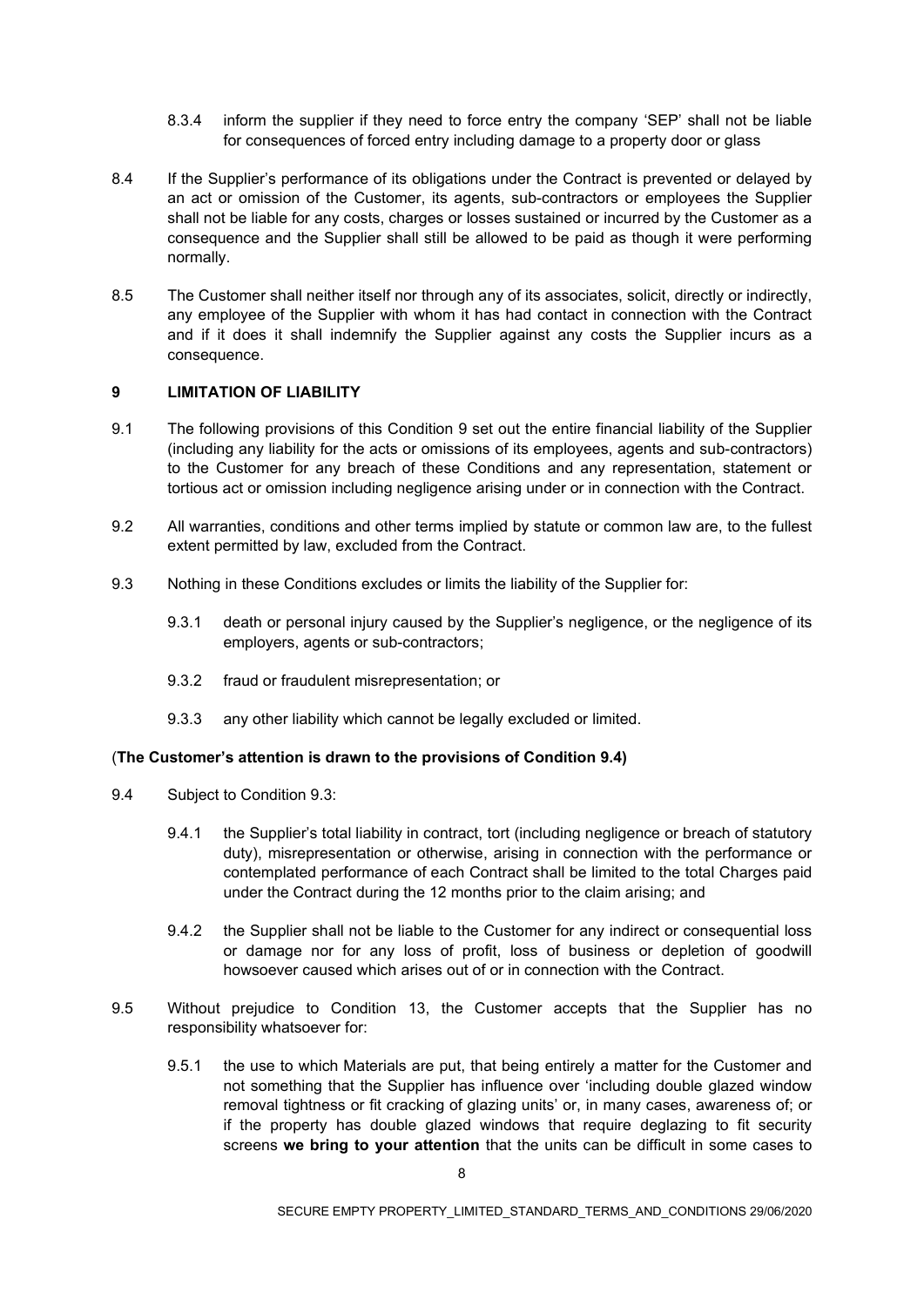remove and re-install because of tightness of fit and beading type. Although our installation teams are trained and careful in the removal and installation of glazing units we cannot be held responsible if a glazing unit cracks

- 9.5.2 any failure of the alarm system caused by a network failure, which is not something that the Supplier has control over or responsibility for.
- 9.5.3 Where a response service to activations is part of the service by the company or a third-party we may provide an average response to arrive at a property 'activation time'. Whilst we will always endeavour to achieve the stated time this is an estimate, traffic and weather conditions can vary as can the location of the guard actually attending a property no liability can be accepted for losses incurred through failure to meet the average response time.

### **10 INTELLECTUAL PROPERTY**

- 10.1 For the purpose of this Condition 10 intellectual property rights include, without limit, copyright, patent rights, utility models, rights to inventions, domain names, rights in computer software, service marks, trademarks, rights in goodwill or rights to sue for passing off, design rights, database rights, know how, trade secrets, technical information, confidential process information, trade and business names, proprietary information and all similar rights whether registered or not and all rights to apply for such registrations which subsist now or in the future in any part of the world ("**Intellectual Property Rights**").
- 10.2 All Intellectual Property Rights in the Services, the Goods, the Equipment, and the Materials belong to the Supplier. The Supplier shall not unreasonably refuse any request from the Customer for a licence to be granted to it to make reasonable use during the term of the Contract `of the Materials, the Goods, the Equipment, and Services (provided the scope of the licence is limited to the Customer's internal purposes and is non-exclusive).

## **11 CONFIDENTIALITY**

- 11.1 Each party shall, and shall procure that its employees shall, keep secret and confidential all business and trade secrets, know-how, specifications, processes, initiatives, methods of doing business, price lists and other confidential information and material disclosed by or obtained from the other ("**Confidential Information**"). Each party undertakes not to disclose the other's Confidential Information to any third party other than its responsible employees to whom disclosure is in good faith necessary for the proper performance of their duties in connection with the Contract.
- 11.2 The obligations of confidentiality under Condition 11.1, shall not apply to any information or material which: (a) was known to the recipient before its receipt from the disclosing party; or (b) is lawfully in the public domain other than by reason of breach; or must be disclosed by law; or (c) the Supplier receives from the Customer, if the Supplier becomes entitled to terminate the Contract under Condition 12.1.
- 11.3 The obligations of confidentiality under Condition 11.1, shall not prevent the Supplier using, exchanging and commercially exploiting the data and results that it obtains in connection with its services to compile databases of results for itself and third parties provided that in doing so it does not disclose the identity of the Customer.

## **12 CANCELLATION OF THE CONTRACT**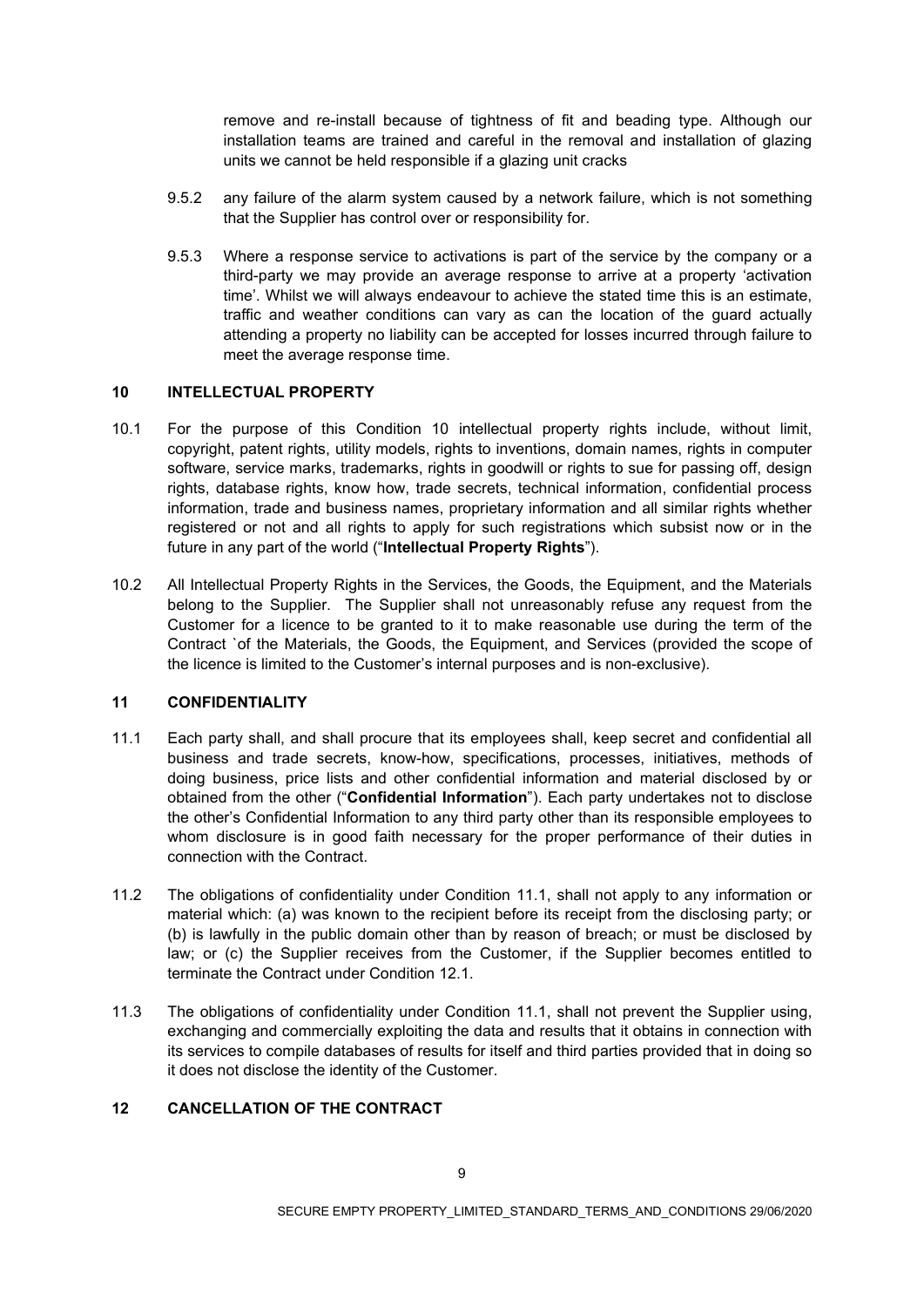- 12.1 Without prejudice to any other rights and remedies which the Supplier may have against the Customer, the Supplier may by notice in writing terminate the Contract wholly or in part or suspend the provision of the Services (which could include entering the premises and retrieving the Equipment) or delivery of the Goods if the Customer is in breach of any of its obligations under the Contract or any other contract or account with the Supplier or if any distress or execution shall be levied on its property or assets or if it makes or offers to make any arrangement or composition with its creditors or commits any act of bankruptcy or if any bankruptcy petition is presented against it or if any resolution or petition to wind it up is passed or presented or if a receiver, administrative receiver or administrator of the whole or any part of its business, property or assets is appointed (or any steps are taken to appoint an administrator, administrative receiver or receiver).
- 12.2 The Customer or the Supplier may terminate the Contract by serving not less than forty-five days' written notice on the other party.
- 12.3 On termination, without prejudice to its other rights and remedies, the Supplier shall be entitled to enter the premises and recover the Equipment.

### **13 FORCE MAJEURE**

The Supplier shall not be liable if it is delayed in or prevented from performing its obligations due to circumstances outside its reasonable control including, without limitation, acts of God, governmental actions, war or national emergency, riot, civil commotion, fire, explosion, flood, epidemic, lock-outs, strikes or other labour disputes, failures in utility supply, supplier failures, systems interruption, power surges, network unavailability, equipment failures, virus attack and any comparable circumstances.

### **14 GENERAL**

- 14.1 To give notice under the Contract a letter must be delivered personally or sent by pre-paid first class post to the registered office address and normal business address of the recipient. A notice delivered by hand is served when delivered; a notice sent by post is served once 48 hours after posting have elapsed.
- 14.2 Nothing in the Contract shall create an agency, partnership or employment relationship.
- 14.3 The Customer may not assign or sub-contract the Contract or any part of it without the prior written consent of the Supplier. The Supplier may assign and sub-contract its rights and obligations under the Contract or any part of it to any person, firm or company.
- 14.4 Each right or remedy of the Supplier under the Contract is without prejudice to any other right or remedy of the Supplier whether under the Contract or not.
- 14.5 If any provision of the Contract is found by any court, tribunal or administrative body of competent jurisdiction to be wholly or partly illegal, invalid, void, voidable, unenforceable or unreasonable it shall to the extent of such illegality, invalidity, voidness, voidability, unenforceability or unreasonableness be deemed severable and the remaining provisions of the Contract and the remainder of such provision shall continue in full force and effect.
- 14.6 Failure or delay by the Supplier in enforcing or partially enforcing any provision of the Contract will not be construed as a waiver of any of its rights under the Contract.
- 14.7 The parties to the Contract do not intend that any term of the Contract will be enforceable by virtue of the Contracts (Rights of Third Parties) Act 1999 by any person that is not a party to it.